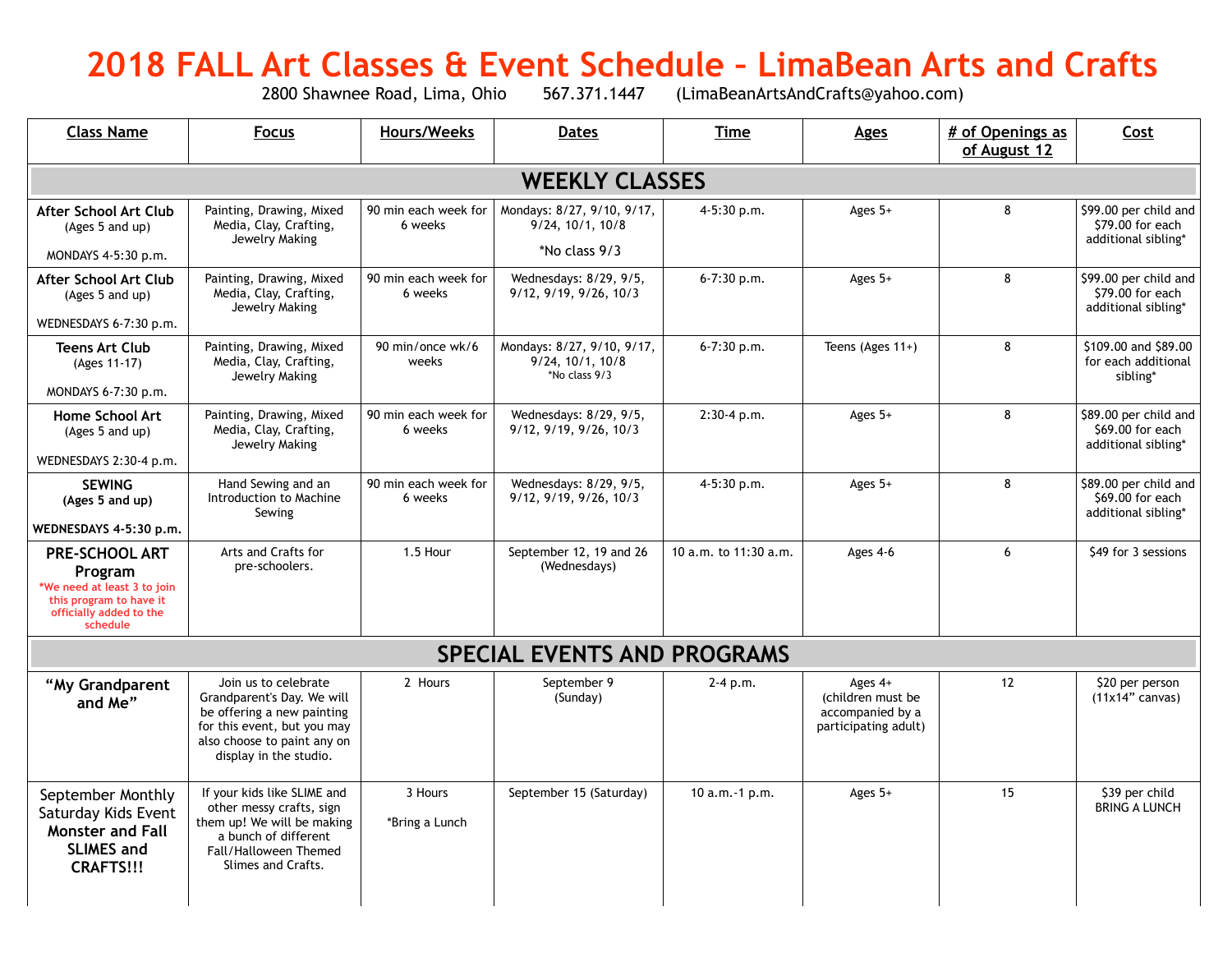| <b>Class Name</b>                                                                                   | <b>Focus</b>                                                                                                                                                                                                                              | <b>Hours/Weeks</b>        | <b>Dates</b>                                             | <b>Time</b>                                      | <b>Ages</b>                                                           | # of Openings as<br>of August 12 | Cost                                                                                                                            |
|-----------------------------------------------------------------------------------------------------|-------------------------------------------------------------------------------------------------------------------------------------------------------------------------------------------------------------------------------------------|---------------------------|----------------------------------------------------------|--------------------------------------------------|-----------------------------------------------------------------------|----------------------------------|---------------------------------------------------------------------------------------------------------------------------------|
| <b>Kids Paint Party</b>                                                                             | The kids will paint 1-2<br>paintings during the event by<br>choosing from ANY of our<br>studio paintings. A great<br>chance for your child to get<br>creative and possibly for you<br>to enjoy a date night! Pizza<br>and drink provided. | 2 Hours                   | September 21<br>(Friday)                                 | 5-7 p.m.                                         | Ages $5+$                                                             | 15                               | \$29 per child<br>(PIZZA AND DRINK<br>INCLUDED)                                                                                 |
| <b>Fall Themed Board &amp;</b><br><b>Brush Event</b><br>(Adults and Older<br>Children)              | Choose from several Fall<br>Themed images that you will<br>paint on a wooden board<br>(approximately 10x30"). We<br>have templates to help you<br>complete these paintings!                                                               | 2.5 Hours                 | September 22<br>(Saturday)                               | 9:30-Noon                                        | Ages 8+ (Children<br>under 12 must be<br>accompanied by an<br>adult). | 10                               | \$35 per person                                                                                                                 |
| <b>OSU Themed</b><br><b>Painting Event</b>                                                          | We will have several new<br>OSU/Team Paintings created<br>especially for this event or<br>choose one of our existing<br><b>Team Themed Paintings</b><br>currently on display in the<br>studio.                                            | 2 Hours                   | September 28<br>(Friday)                                 | $6 - 8 p.m.$                                     | Ages $4+$<br>(children must be<br>accompanied by an<br>adult)         | 12                               | \$20 per person<br>$(11x14"$ canvas)                                                                                            |
| <b>Halloween Themed</b><br><b>Family Painting</b><br>Event                                          | Join us to paint one of our<br>new Halloween themed<br>paintings or choose one we<br>did in the past.                                                                                                                                     | 2 Hours                   | October 6 (Saturday)<br><b>OR</b><br>October 12 (Friday) | 10 a.m.-Noon<br>(Saturday)<br>6-8 p.m. (Friday)a | Ages $4+$<br>(children must be<br>accompanied by an<br>adult)         | 18                               | \$35 for one adult<br>and one child (2)<br>canvases). \$45 for<br>three canvases. \$55<br>for four canvases.<br>Same household. |
| <b>Pumpkin Decorating</b><br><b>Family Event</b>                                                    | Join us to paint pumpkins at<br>the studio. We have some<br>fun, new designs for you to<br>try out. Pumpkins and all<br>materials provided.                                                                                               | 2 Hours                   | October 13<br>(Saturday)                                 | 10 a.m. - Noon                                   | Ages $4+$<br>(children must be<br>accompanied by an<br>adult)         | 20                               | \$35 for one adult<br>and one child (2)<br>pumpkins). \$45 for<br>three pumpkins. \$55<br>for four pumpkins.<br>Same household. |
| October Monthly<br>Saturday Kids Event<br>Boo to You! (Sugar<br>Skulls, Monsters,<br>Spooky Slimes) | Arts and crafts centered<br>around Halloween including<br>Sugar Skulls, Monsters and<br>Spooky Slimes. We will be<br>painting, drawing, crafting<br>and making slimes!!!                                                                  | 3 Hours<br>*Bring a Lunch | October 20 (Saturday)                                    | 10 a.m. -1 p.m.                                  | Ages $5+$                                                             | 12                               | \$39 per child<br><b>BRING A LUNCH</b>                                                                                          |

## **SPECIAL OFFER**

**We will have a FLASH SALE August 17-19. Get 20% off gift certificates on August 17, 15% off on August 18 or 10% off on August 19. They never expire and may be used on any of our programs on or after August 27.**